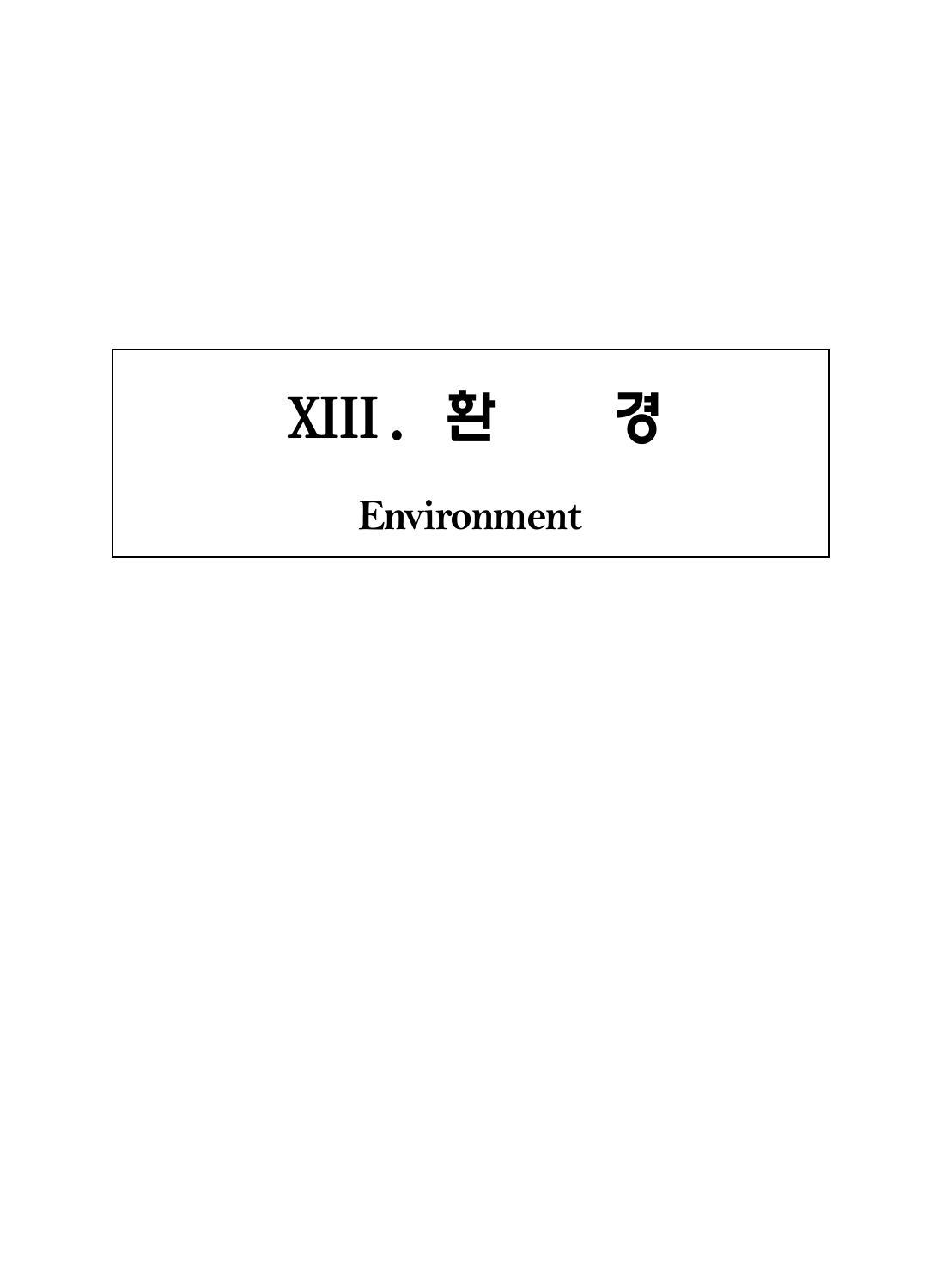## **1. 환경오염물질 배출사업장**

단위 : 개소

|        |         |         |                | 대 기(가스 · 먼지 · 매연 및 악취) Air pollution(gas, dust, soot and bad smell) |         |                |
|--------|---------|---------|----------------|---------------------------------------------------------------------|---------|----------------|
| 별<br>연 | 계       | 1종      | $2\tilde{\in}$ | $35 =$                                                              | 4종      | 5 <sup>2</sup> |
|        | Total   | Class 1 | Class 2        | Class 3                                                             | Class 4 | Class 5        |
| 2004   | $80\,$  |         | $\mathbf{1}$   | $\sqrt{3}$                                                          | $42\,$  | 34             |
| 2005   | $106\,$ |         | $\mathbf{1}$   | $\sqrt{3}$                                                          | $62\,$  | $40\,$         |
| 2006   | $95\,$  |         | $\mathbf{1}$   | $\sqrt{2}$                                                          | $63\,$  | $29\,$         |
| 2007   | $107$   |         | $\mathbf{1}$   | $\mathbf 1$                                                         | $67\,$  | $38\,$         |
| 2008   | $104$   |         |                | $\mathbb{1}$                                                        | $69\,$  | 34             |
| 2009   | 89      |         |                | $\mathbf{1}$                                                        | 58      | $30\,$         |

자료 : 환경보전과

주 : 배출사업자 기준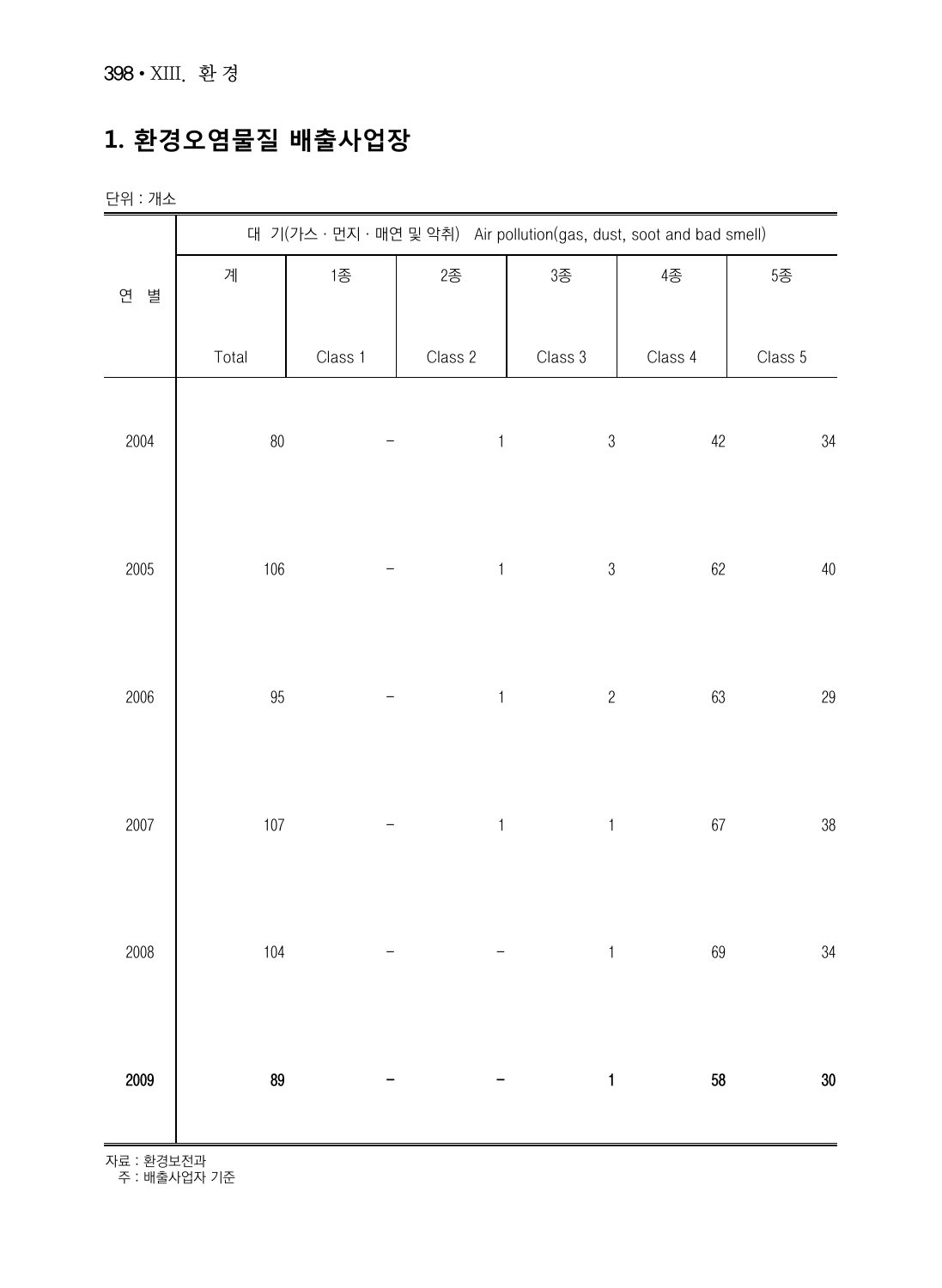|       |         |         |                              |                  |         |           | Unit: Places |
|-------|---------|---------|------------------------------|------------------|---------|-----------|--------------|
|       | 수 질(폐수) |         | Water pollution(waste water) |                  |         | 소음 및 진동   |              |
| 계     | 1종      | 2종      | $35 =$                       | 4종               | 55      |           |              |
|       |         |         |                              |                  |         | Noise and | Year         |
| Total | Class 1 | Class 2 | Class 3                      | Class 4          | Class 5 | vibration |              |
| 84    |         |         |                              | $\overline{4}$   | 80      | 39        | 2004         |
|       |         |         |                              |                  |         |           |              |
|       |         |         |                              |                  |         |           |              |
| 119   |         |         |                              | $\boldsymbol{9}$ | $110$   | 36        | 2005         |
|       |         |         |                              |                  |         |           |              |
| 95    |         |         |                              | $\sqrt{5}$       | $90\,$  | 28        | 2006         |
|       |         |         |                              |                  |         |           |              |
|       |         |         |                              |                  |         |           |              |
| 106   |         |         |                              | $\boldsymbol{6}$ | $100\,$ | 16        | 2007         |
|       |         |         |                              |                  |         |           |              |
| $112$ |         |         |                              | $16\,$           | $96\,$  | 16        | 2008         |
|       |         |         |                              |                  |         |           |              |
|       |         |         |                              |                  |         |           |              |
| $111$ |         |         |                              | $16\,$           | $95\,$  | $16\,$    | 2009         |
|       |         |         |                              |                  |         |           |              |

## **Environmental Pollutant Emitting Facilities**

Source : Environment Preservation Division Note : Based on exhaust business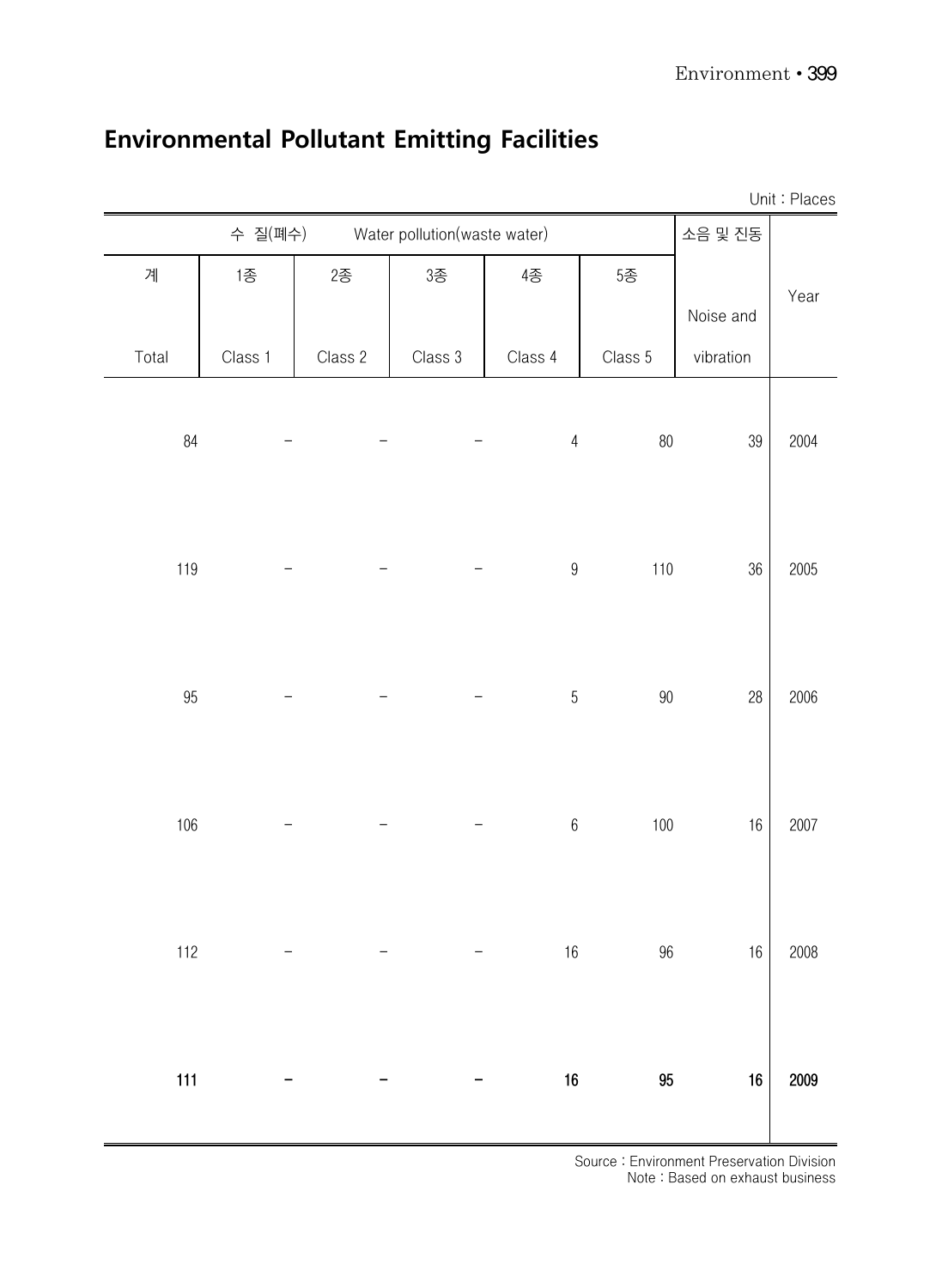## **2. 환경오염배출사업장 단속 및 행정조치**

단위 : 개소, 건

|        | 배출업소             | 단속업소          | 위반업소             | 행정처분내역                  |                |
|--------|------------------|---------------|------------------|-------------------------|----------------|
|        | Number of        | Number of     |                  | 경 고                     | 개선명령           |
| 연<br>별 | pollutant emitt- | establishment | Number of        |                         | Order or       |
|        | ing facilities   | inspected     | violations       | Warnings                | repair         |
| 2004   | 64               | 91            | $\mathbf{1}$     |                         | $\mathbf 1$    |
| 2005   | 65               | 83            | $\overline{c}$   |                         | $\mathbf{1}$   |
| 2006   | 66               | 66            |                  |                         |                |
| 2007   | 95               | $95\,$        | $\mathbf{2}$     |                         | $\mathbf{1}$   |
| 2008   | 112              | 112           | $\sqrt{3}$       | $\mathbf{1}$            | $\overline{c}$ |
| 2009   | $116$            | $116$         | $\boldsymbol{9}$ | $\overline{\mathbf{4}}$ |                |

자료 : 환경보전과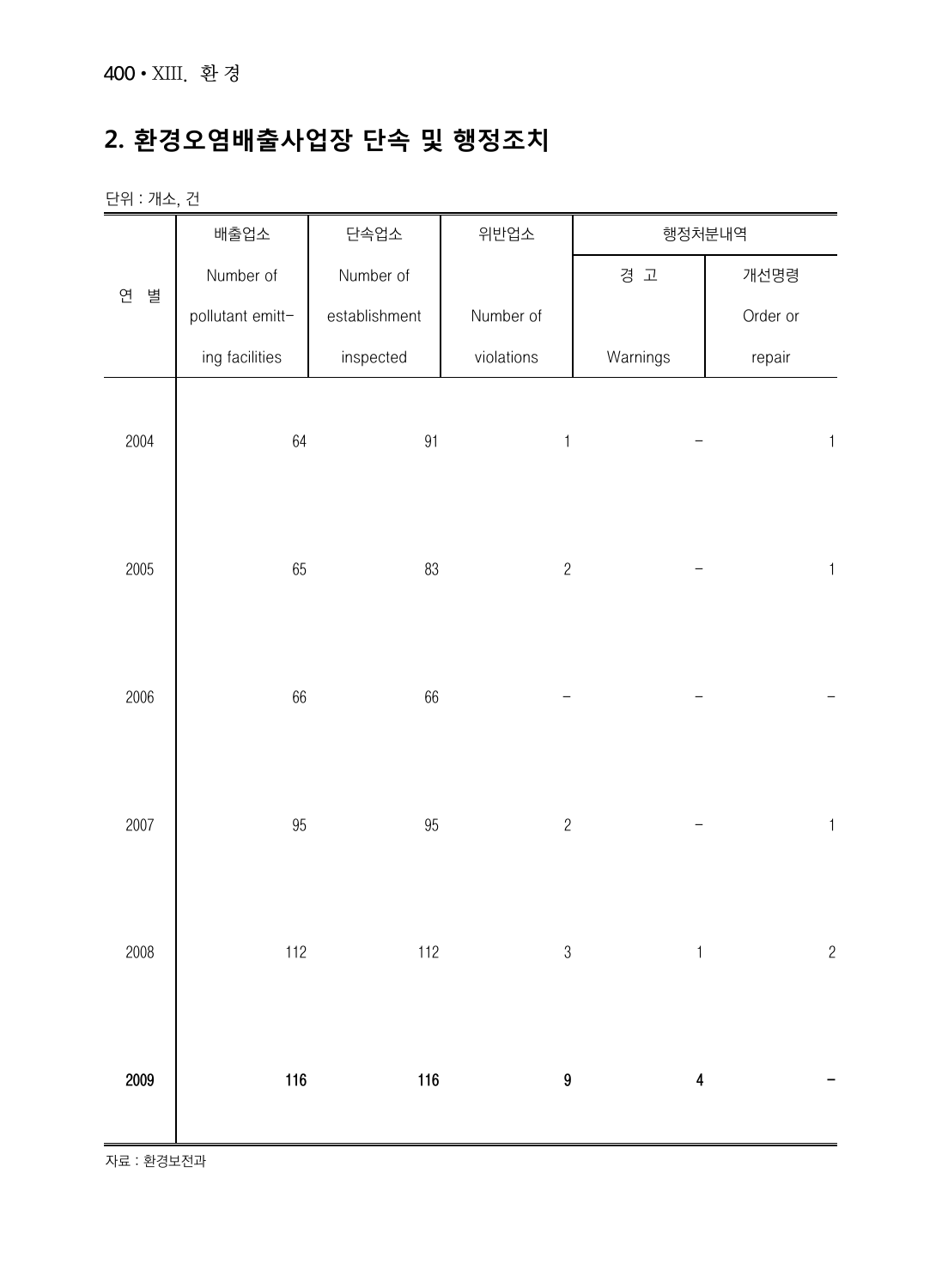#### **Inspection and Administrative Measures for Environmental Pollutant Emitting Facilities**

Unit : Places, Cases

|                  |             | Administrative actions taken |         |            |             | 병과고발                       |      |
|------------------|-------------|------------------------------|---------|------------|-------------|----------------------------|------|
| 조업정지             | 사용금지        | 허가취소                         | 폐쇄명령    | 순수고발       | 기 타         |                            |      |
| Temporary        | Prohibition | Licence                      |         |            |             | Accusation<br>with         | Year |
| suspension       | on use      | revoked                      | Abolish | Accusation | Others      | Administrative<br>measures |      |
|                  |             |                              |         |            |             |                            | 2004 |
|                  |             |                              |         |            | $\mathbf 1$ |                            | 2005 |
|                  |             |                              |         |            |             |                            | 2006 |
| $\mathbf{1}$     |             |                              |         |            |             |                            | 2007 |
|                  |             |                              |         |            |             |                            | 2008 |
| $\boldsymbol{2}$ | $\bf 3$     |                              |         |            |             | 5                          | 2009 |

Source : Environment Preservation Division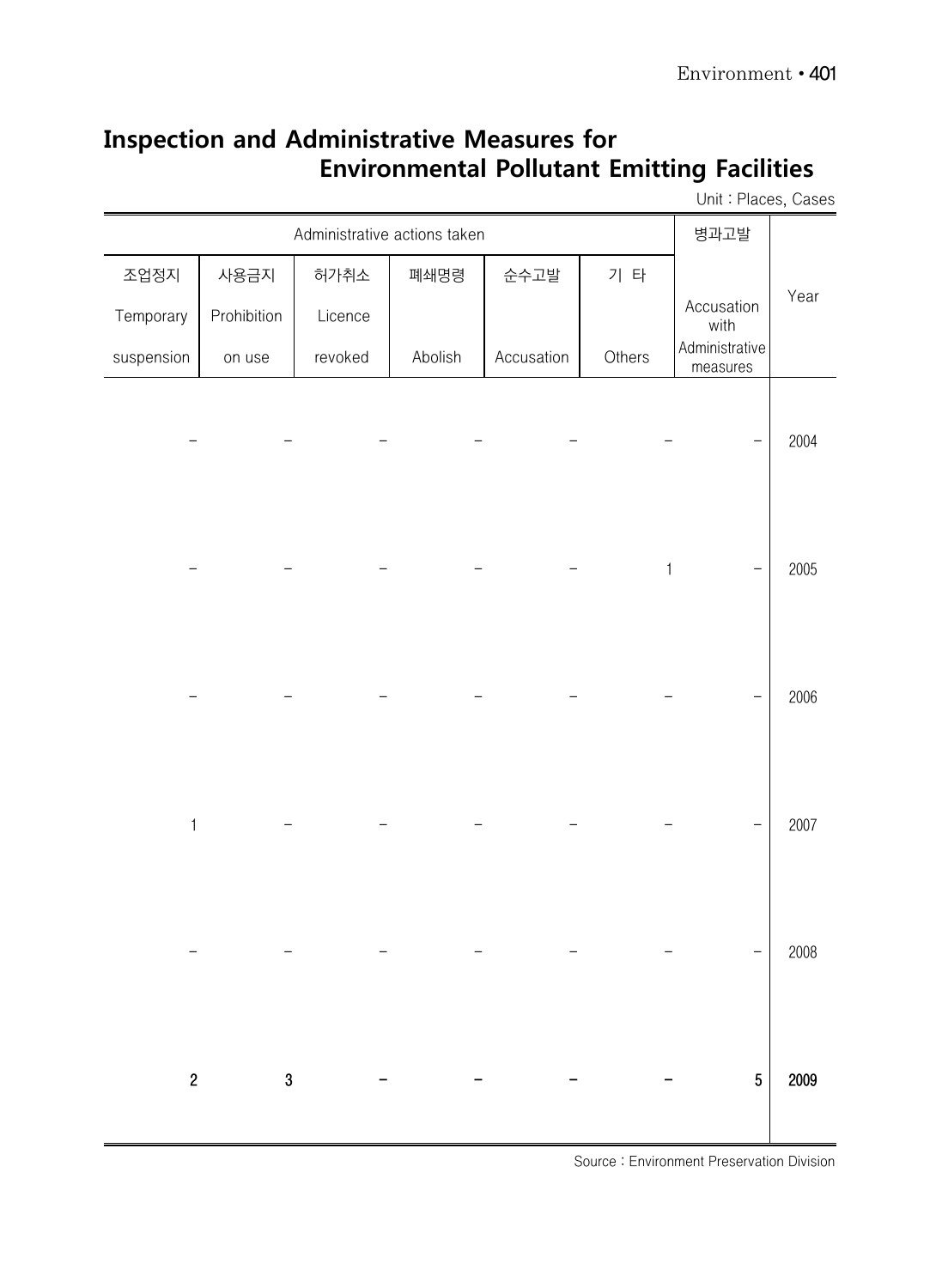## **3. 대 기 오 염**

### **Air Pollutant Emission**

| 연<br>도<br>월<br>별 | 아황산가스<br>(So <sub>2</sub> )<br>(ppm/year) | 일산화탄소<br>(CO)<br>(ppm/8hours) | 이산화질소<br>(NO)<br>(ppm/year) | 먼 지<br>(Dust)<br>$(\mu g/m^3)/year$ | 오존<br>$(O_3)$<br>(ppm/8hours) | 산성비<br>Acid rain(PH) | Year &<br>Month |
|------------------|-------------------------------------------|-------------------------------|-----------------------------|-------------------------------------|-------------------------------|----------------------|-----------------|
| 2006             | 0.0009                                    | 0.5                           | 0.014                       | 60                                  | 0.239                         | $\qquad \qquad -$    | 2006            |
| 2007             | 0.010                                     | 0.5                           | 0.014                       | 50                                  | 0.028                         | $\qquad \qquad -$    | 2007            |
| 2008             | 0.006                                     | 0.583                         | 0.014                       | 48.333                              | 0.029                         | —                    | 2008            |
| 2009             | 0.006                                     | 0.658                         | 0.016                       | 48.167                              | 0.033                         | -                    | 2009            |
| 1월               | 0.009                                     | 0.9                           | 0.019                       | 43                                  | 0.025                         | —                    | Jan.            |
| 2월               | 0.006                                     | 1.1                           | 0.022                       | 61                                  | 0.027                         | <sup>-</sup>         | Feb.            |
| 3월               | 0.005                                     | 0.9                           | 0.018                       | 50                                  | 0.037                         | -                    | Mar.            |
| 4월               | 0.006                                     | $0.8\,$                       | 0.022                       | 59                                  | 0.044                         | <sup>-</sup>         | Apr.            |
| 5월               | 0.008                                     | 0.5                           | 0.017                       | 53                                  | 0.048                         | <sup>-</sup>         | May             |
| 6월               | 0.003                                     | 0.6                           | 0.013                       | 49                                  | 0.043                         | <sup>-</sup>         | Jun.            |
| 7월               | 0.005                                     | 0.5                           | 0.013                       | 36                                  | 0.029                         | $\qquad \qquad -$    | Jul.            |
| 8월               | 0.007                                     | 0.5                           | 0.010                       | 38                                  | 0.033                         | —                    | Aug.            |
| 9월               | 0.005                                     | 0.5                           | 0.012                       | 38                                  | 0.034                         | <sup>-</sup>         | Sep.            |
| 10월              | 0.004                                     | 0.6                           | 0.015                       | 56                                  | 0.033                         |                      | Oct.            |
| 11월              | 0.006                                     | $0.6\,$                       | 0.014                       | 46                                  | 0.024                         | —                    | Nov.            |
| 12월              | 0.006                                     | $0.4\,$                       | 0.014                       | 49                                  | 0.019                         | —                    | Dec.            |

자료 : 환경보전과 Source : Environment Preservation Division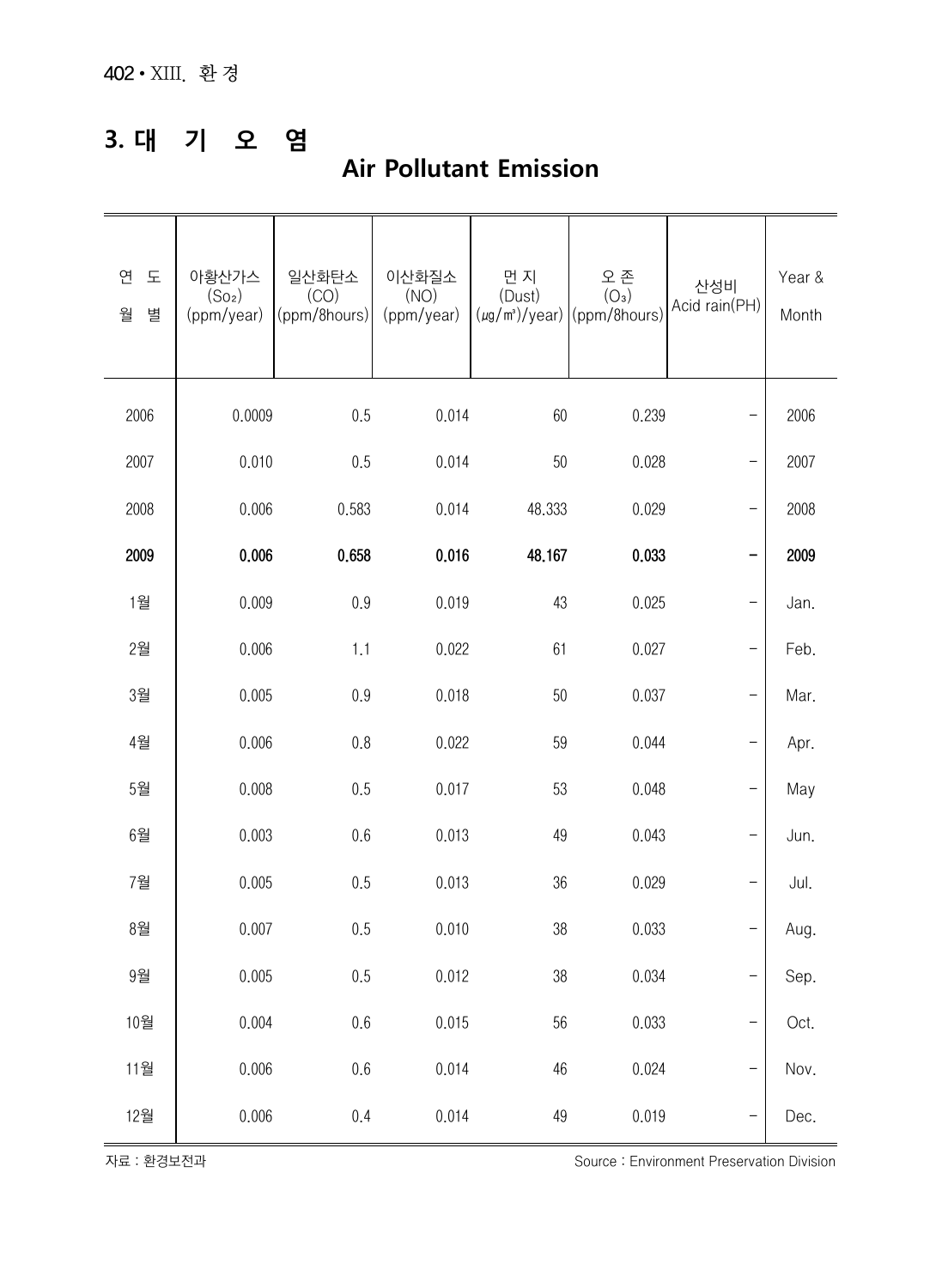### **4. 쓰 레 기 수 거(3-1)**

단위 : ㎢, 명, 톤, 대

|        | 행정구역(A)             |            |        | 청소구역(B)              | 수거지인구율<br>배출량<br>(B/A)      |                  | 처리량               | 수거율         |
|--------|---------------------|------------|--------|----------------------|-----------------------------|------------------|-------------------|-------------|
| 연<br>별 | Administrative area |            |        | Waste collected area | Population<br>ratio         | (C)(톤/일)         | (D)(톤/일)          | $(D/C)(\%)$ |
| 읍면별    | 면적                  | 인구         | 면적     | 인구                   | in the Waste                | Amount of dis-   | Amount of         | Disposal    |
|        | Area                | Population | Area   |                      | Population   collected area | charged<br>waste | waste<br>disposal | ratio       |
| 2004   | 544.41              | 62,336     | 544.41 | 62,336               | 100                         | 50.0             | 100               | 50.0        |
| 2005   | 565.89              | 62,004     | 565.89 | 62,004               | 100                         | 44.4             | 100               | 44.4        |
| 2006   | 584.80              | 61,546     | 584.80 | 61,546               | 100                         | 43.6             | 100               | 43.6        |
| 2007   | 584.80              | 60,742     | 584.80 | 117,283              | 100                         | 90.0             | 90                | 49.3        |
| 2008   | 591.27              | 60,106     | 591.27 | 60,106               | 100                         | 46.1             | 46                | 100.0       |
| 2009   | 601.59              | 59,838     | 601.59 | 59,838               | 100                         | 24.90            | 25                | 100.0       |
| 영암읍    | 59.80               | 9,526      | 59.80  | 9,526                | 100                         | 3.93             | $\overline{4}$    | 100         |
| 삼호읍    | 85.89               | 21,057     | 85.89  | 21,057               | 100                         | 8.93             | $\boldsymbol{9}$  | 100         |
| 덕진면    | 26.23               | 2,091      | 26.23  | 2,091                | 100                         | 0.87             | 1                 | 100         |
| 금정면    | 72.98               | 2,315      | 72.98  | 2,315                | 100                         | 0.94             | 1                 | 100         |
| 신북면    | 48.90               | 4,629      | 48.90  | 4,629                | 100                         | 1.89             | $\overline{c}$    | 100         |
| 시종면    | 62.01               | 4,745      | 62.01  | 4,745                | 100                         | 1.96             | $\overline{c}$    | 100         |
| 도포면    | 34.92               | 2,776      | 34.92  | 2,776                | 100                         | 1.14             | 1                 | 100         |
| 군서면    | 57.25               | 3,894      | 57.25  | 3,894                | 100                         | 1.59             | $\overline{c}$    | 100         |
| 서호면    | 44.01               | 2,311      | 44.01  | 2,311                | 100                         | 0.94             | 1                 | $100$       |
| 학산면    | 61.92               | 3,685      | 61.92  | 3,685                | 100                         | 1.52             | $\overline{c}$    | $100$       |
| 미암면    | 47.68               | 2,809      | 47.68  | 2,809                | 100                         | 1.19             | $\mathbf{1}$      | 100         |

자료 : 환경보전과

주 : 1) ※ 사업장, 건설, 지정폐기물은 수거율에 포함 안됨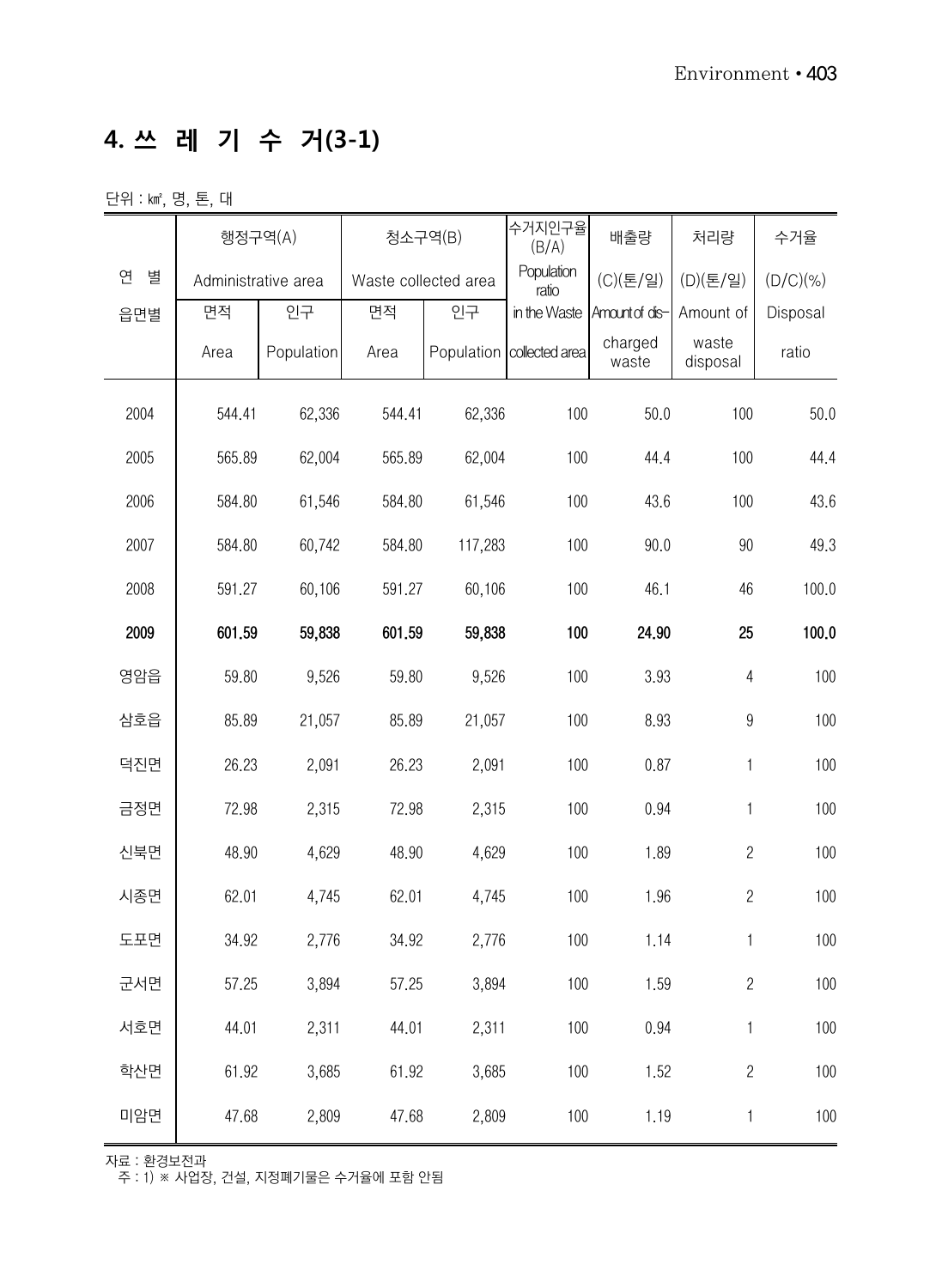## **Waste Collection and Disposal**

Unit : km<sup>2</sup>, Person, Ton, Each

| 계     | 매립                | 소각      | 재활용   | 해양배출    | 기타    |                   | 폐기물 Waste                |                                       |                  | Year &          |
|-------|-------------------|---------|-------|---------|-------|-------------------|--------------------------|---------------------------------------|------------------|-----------------|
|       | Land-             | Incine- | Recy- | Dumping |       |                   | 생활폐기물                    |                                       |                  | Eup, Myeon      |
| Total | fill              | ration  | cling | at sea  | Other | 발생량<br>Generation | 매립                       | 소각<br>Landfill Incineration Recycling | 재활용              |                 |
| 50.0  | 17.2              | 5.5     | 27.3  |         |       | 50.0              | 17.2                     | 5.5                                   | 27.3             | 2004            |
| 44.4  | 14.3              | 5.5     | 24.6  |         |       | 44.4              | 14.3                     | 5.5                                   | 24.6             | 2005            |
| 43.6  | 13.8              | 5.5     | 24.3  |         |       | 43.6              | 13.8                     | 5.5                                   | 24.3             | 2006            |
| 90.0  | 14.7              | 7.2     | 68.1  |         |       | 90.0              | 14.7                     | 7.2                                   | 68.1             | 2007            |
| 46.1  | 7.5               | 3.7     | 34.9  |         |       | 46.1              | 7.5                      | 3.7                                   | 34.9             | 2008            |
| 24.90 | -                 | 21.00   | 3.90  |         |       | 25                |                          | 21                                    | 4                | 2009            |
| 3.93  | $\qquad \qquad -$ | 3.33    | 0.60  |         |       | 4                 | <sup>-</sup>             | $\boldsymbol{3}$                      | 1                | Yeongam-eup     |
| 8.93  | $\qquad \qquad -$ | 7.13    | 1.80  |         |       | $\boldsymbol{9}$  | —                        | $\overline{7}$                        | $\overline{2}$   | Samho-eup       |
| 0.87  | $\qquad \qquad -$ | 0.77    | 0.10  |         |       | $\mathbf{1}$      | $\overline{\phantom{0}}$ | $\mathbf{1}$                          | $\pmb{0}$        | Deokjin-myeon   |
| 0.94  | $\qquad \qquad -$ | 0.84    | 0.10  |         |       | $\mathbf{1}$      | —                        | $\mathbf{1}$                          | $\boldsymbol{0}$ | Geumjeong-myeon |
| 1.89  | <sup>-</sup>      | 1.59    | 0.30  |         |       | $\overline{2}$    | —                        | $\overline{c}$                        | $\boldsymbol{0}$ | Sinbuk-myeon    |
| 1.96  | <sup>-</sup>      | 1.66    | 0.30  |         |       | $\overline{2}$    | $\overline{\phantom{0}}$ | $\overline{c}$                        | $\boldsymbol{0}$ | Sijong-myeon    |
| 1.14  | -                 | 1.04    | 0.10  |         |       | $\mathbf{1}$      | —                        | $\mathbf{1}$                          | $\boldsymbol{0}$ | Dopo-myeon      |
| 1.59  | —                 | 1.39    | 0.20  |         |       | $\overline{c}$    | $\overline{\phantom{0}}$ | $\mathbf{1}$                          | $\boldsymbol{0}$ | Gunseo-myeon    |
| 0.94  |                   | 0.84    | 0.10  |         |       | $\mathbf{1}$      |                          | $\mathbf{1}$                          | $\boldsymbol{0}$ | Seoho-myeon     |
| 1.52  |                   | 1.32    | 0.20  |         |       | $\overline{c}$    |                          | $\mathbf{1}$                          | 0                | Haksan-myeon    |
| 1.19  |                   | 1.09    | 0.10  |         |       | $\mathbf{1}$      |                          | $\mathbf{1}$                          | $\boldsymbol{0}$ | Miam-myeon      |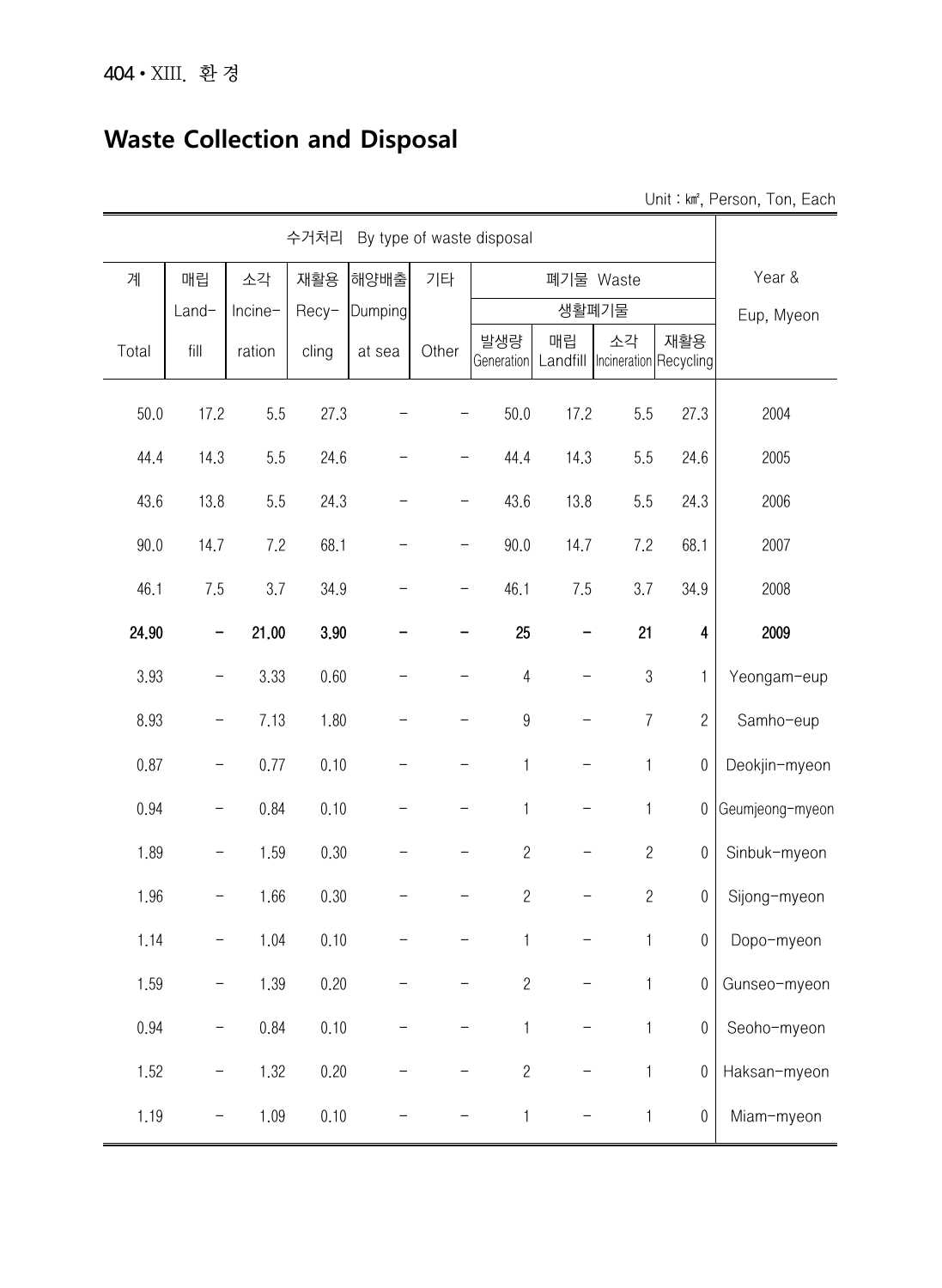## **4. 쓰 레 기 수 거(3-2)**

단위 : 명, 톤, 대

|        |                   | 수거처리 By type of waste disposal |       |                                 |                           |                   |                  |                              |       |  |  |  |
|--------|-------------------|--------------------------------|-------|---------------------------------|---------------------------|-------------------|------------------|------------------------------|-------|--|--|--|
| 연<br>별 |                   | 폐기물 Waste                      |       |                                 |                           |                   |                  |                              |       |  |  |  |
|        |                   |                                |       | 사업장 배출시설계 폐기물 Industrial Wastes |                           |                   |                  | 건설폐기물 Construction           |       |  |  |  |
| 읍면별    | 발생량<br>Generation | 매립<br>Landfill                 | 소각    | 재활용<br>Incineration Recycling   | 해역배출<br>Dumping<br>at sea | 발생량<br>Generation | 매립<br>Landfill   | 소각<br>Incineration Recycling | 재활용   |  |  |  |
| 2004   | 18.20             | 2.2                            |       | 2.1                             | 13.9                      | 141.3             | $\boldsymbol{9}$ | 0.3                          | 133.7 |  |  |  |
| 2005   | 1,238.60          | 492.5                          | 289.7 | 109.3                           | 347.1                     | 202.1             |                  | 2.5                          | 199.6 |  |  |  |
| 2006   |                   |                                |       |                                 |                           | 249.4             |                  | 0.1                          | 249.3 |  |  |  |
| 2007   |                   |                                |       |                                 |                           |                   |                  |                              |       |  |  |  |
| 2008   |                   |                                |       |                                 |                           |                   |                  |                              |       |  |  |  |
| 2009   |                   |                                |       |                                 |                           |                   |                  |                              |       |  |  |  |
| 영암읍    |                   |                                |       |                                 |                           |                   |                  |                              |       |  |  |  |
| 삼호읍    |                   |                                |       |                                 |                           |                   |                  |                              |       |  |  |  |
| 덕진면    |                   |                                |       |                                 |                           |                   |                  |                              |       |  |  |  |
| 금정면    |                   |                                |       |                                 |                           |                   |                  |                              |       |  |  |  |
| 신북면    |                   |                                |       |                                 |                           |                   |                  |                              |       |  |  |  |
| 시종면    |                   |                                |       |                                 |                           |                   |                  |                              |       |  |  |  |
| 도포면    |                   |                                |       |                                 |                           |                   |                  |                              |       |  |  |  |
| 군서면    |                   |                                |       |                                 |                           |                   |                  |                              |       |  |  |  |
| 서호면    |                   |                                |       |                                 |                           |                   |                  |                              |       |  |  |  |
| 학산면    |                   |                                |       |                                 |                           |                   |                  |                              |       |  |  |  |
| 미암면    |                   |                                |       |                                 |                           |                   |                  |                              |       |  |  |  |

자료 : 환경보전과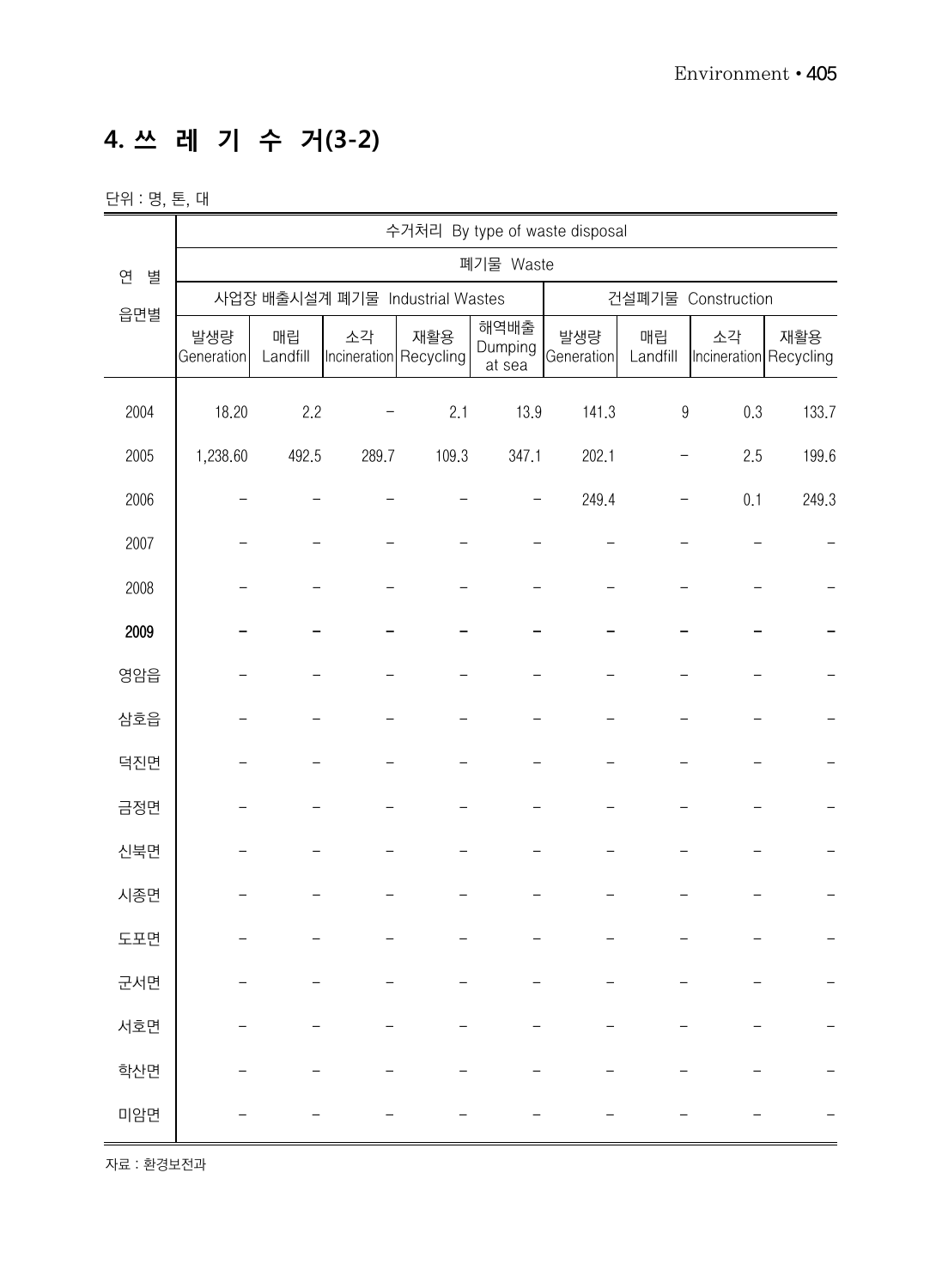#### **Waste Collection and Disposal(cont'd)**

수거처리 By type of waste disposal Year & Eup, Myeon 폐기물 Waste 지정폐기물 Specified wastes 해역배출 Dumping at sea 전년도 이월량 발생량 Generation 매립 Landfill 소각 Incineration Recycling 재활용 해역배출 Dumping 기타보관량 at sea - - - - - - - - 2004  $- 700.9 24.7 -$  676.4  $-$  2005 - - - - - - - - 2006 - - - - - - - - 2007 - - - - - - - - 2008 - - - - - - - - - - - 1 - - - - - Yeongam-eup - - - - - - - - - Samho-eup - - - - - - - - - - - Deokjin-myeon - - - - - Geumjeong-myeon - - - - - - - - - - Sinbuk-myeon - - - - - - - - - - Sijong-myeon - - - - - - - - - Dopo-myeon - - - - - Gunseo-myeon - - - - - - - - - - Seoho-myeon - - - - - - - - - - Haksan-myeon - - - - - - - - - - Miam-myeon

Unit : Person, Ton, Each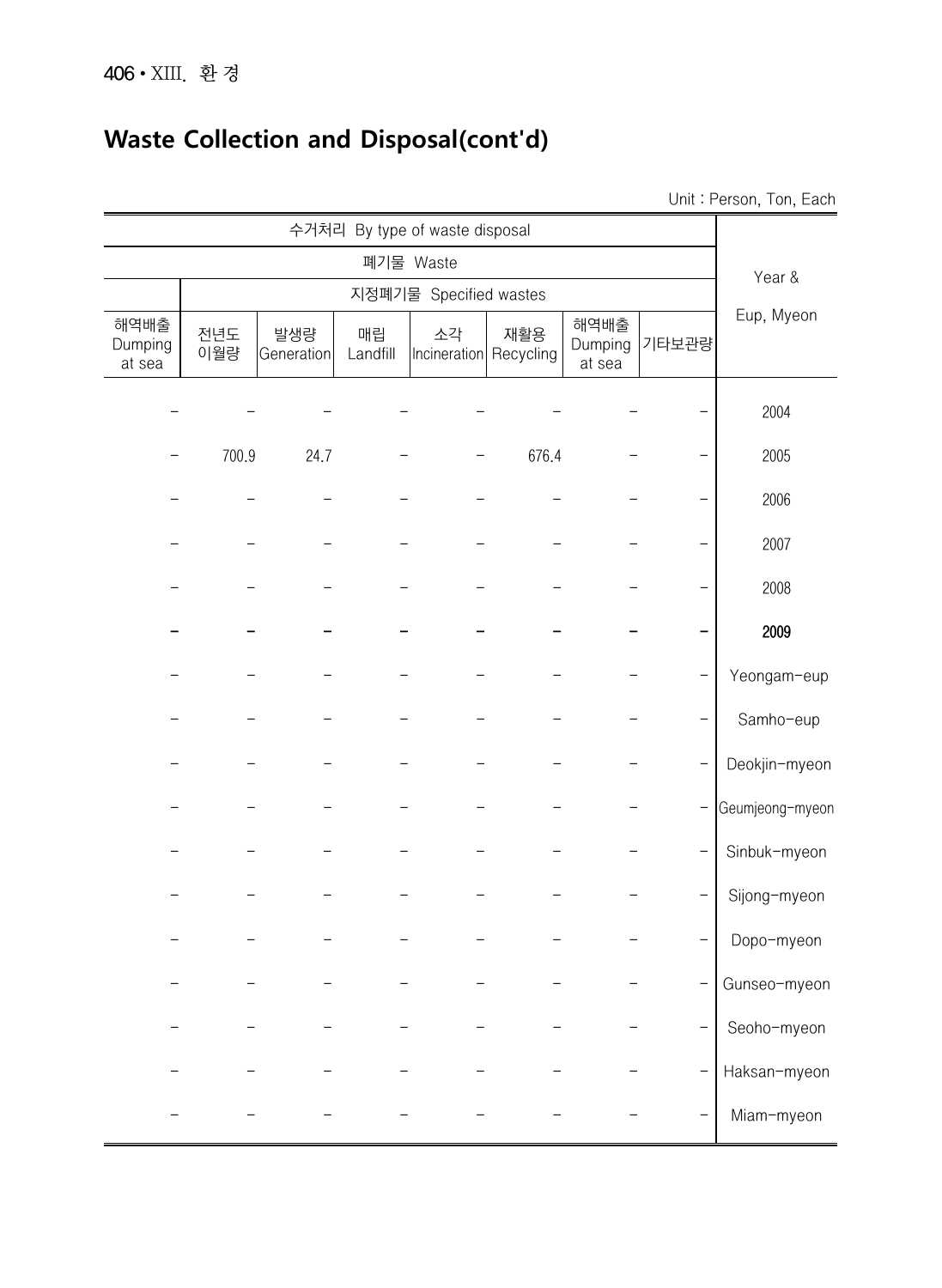## **4. 쓰 레 기 수 거(3-3)**

단위 : 명, 톤, 대

|        |                | 지방자치단체 Local gov |                |                    |         | 대행업체       |
|--------|----------------|------------------|----------------|--------------------|---------|------------|
| 연<br>별 | 인원             |                  | 장비 Equipment   |                    | 인원      | 장비         |
|        |                | 차량               | 손수레            | 중장비                |         | 차량         |
| 읍면별    | Workers        | Motor cars       | Hand cars      | Heavy<br>equipment | Workers | Motor cars |
| 2004   | 34             | 15               | 14             | $\mathbf{1}$       |         |            |
| 2005   | 33             | 15               | $\mathfrak{B}$ | 1                  |         |            |
| 2006   | 34             | 15               | $\mathfrak{B}$ | $\mathbf{1}$       |         |            |
| 2007   | 54             | 29               |                | $\overline{c}$     |         |            |
| 2008   | 28             | $15\,$           |                | $\mathbf{1}$       |         |            |
| 2009   | 15             | 14               |                | $\mathbf{1}$       |         |            |
| 영암읍    | $\overline{c}$ | $\mathbf{1}$     |                | $\mathbf 1$        |         |            |
| 삼호읍    | $\overline{4}$ | $\overline{4}$   |                |                    |         |            |
| 덕진면    | 1              | $\mathbf{1}$     |                |                    |         |            |
| 금정면    | 1              | $\mathbf{1}$     |                |                    |         |            |
| 신북면    | $\mathbf{1}$   | $\mathbf{1}$     |                |                    |         |            |
| 시종면    | $\mathbf{1}$   | $\mathbf{1}$     |                |                    |         |            |
| 도포면    | 1              | 1                |                |                    |         |            |
| 군서면    | 1              | 1                |                |                    |         |            |
| 서호면    |                |                  |                |                    |         |            |
| 학산면    |                | 1                |                |                    |         |            |
| 미암면    | 1              | 1                |                |                    |         |            |

자료 : 환경보전과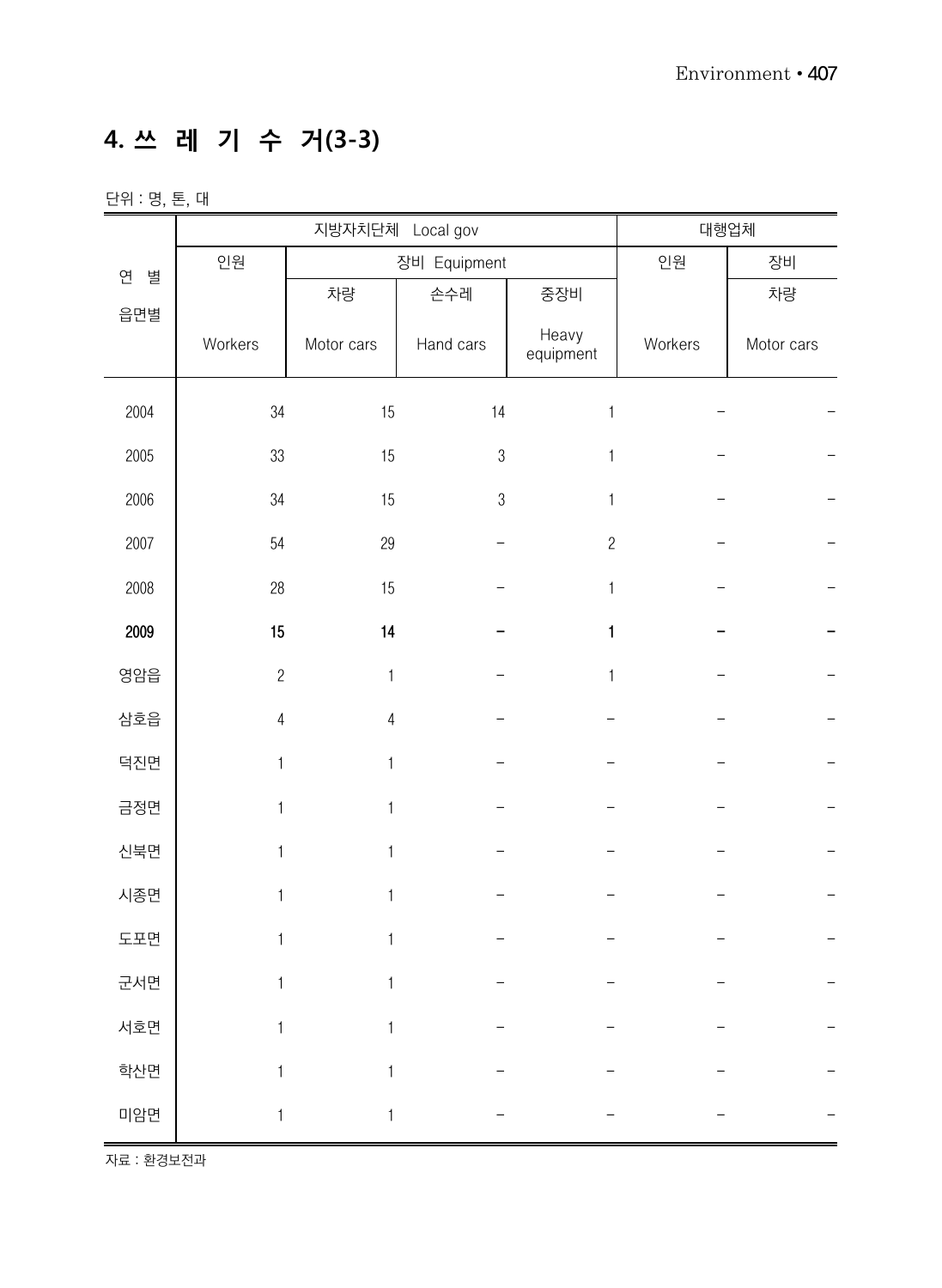## **Waste Collection and Disposal(cont'd)**

Unit : Person, Ton, Each

|           | Service company    |         | 자가처리업소 Self-managed workpsace |              |                    |                 |  |
|-----------|--------------------|---------|-------------------------------|--------------|--------------------|-----------------|--|
|           | Equipment          | 인원      |                               | 장비 Equipment |                    | Year &          |  |
| 손수레       | 중장비                |         | 차량                            | 손수레          | 중장비                |                 |  |
| Hand cars | Heavy<br>equipment | Workers | Motor cars                    | Hand cars    | Heavy<br>equipment | Eup, Myeon      |  |
|           |                    |         |                               |              |                    | 2004            |  |
|           |                    |         |                               |              |                    | 2005            |  |
|           |                    |         |                               |              |                    | 2006            |  |
|           |                    |         |                               |              |                    | 2007            |  |
|           |                    |         |                               |              |                    | 2008            |  |
|           |                    |         |                               |              |                    | 2009            |  |
|           |                    |         |                               |              |                    | Yeongam-eup     |  |
|           |                    |         |                               |              |                    | Samho-eup       |  |
|           |                    |         |                               |              |                    | Deokjin-myeon   |  |
|           |                    |         |                               |              |                    | Geumjeong-myeon |  |
|           |                    |         |                               |              |                    | Sinbuk-myeon    |  |
|           |                    |         |                               |              |                    | Sijong-myeon    |  |
|           |                    |         |                               |              |                    | Dopo-myeon      |  |
|           |                    |         |                               |              |                    | Gunseo-myeon    |  |
|           |                    |         |                               |              |                    | Seoho-myeon     |  |
|           |                    |         |                               |              |                    | Haksan-myeon    |  |
|           |                    |         |                               |              |                    | Miam-myeon      |  |

Source : Environment Preservation Division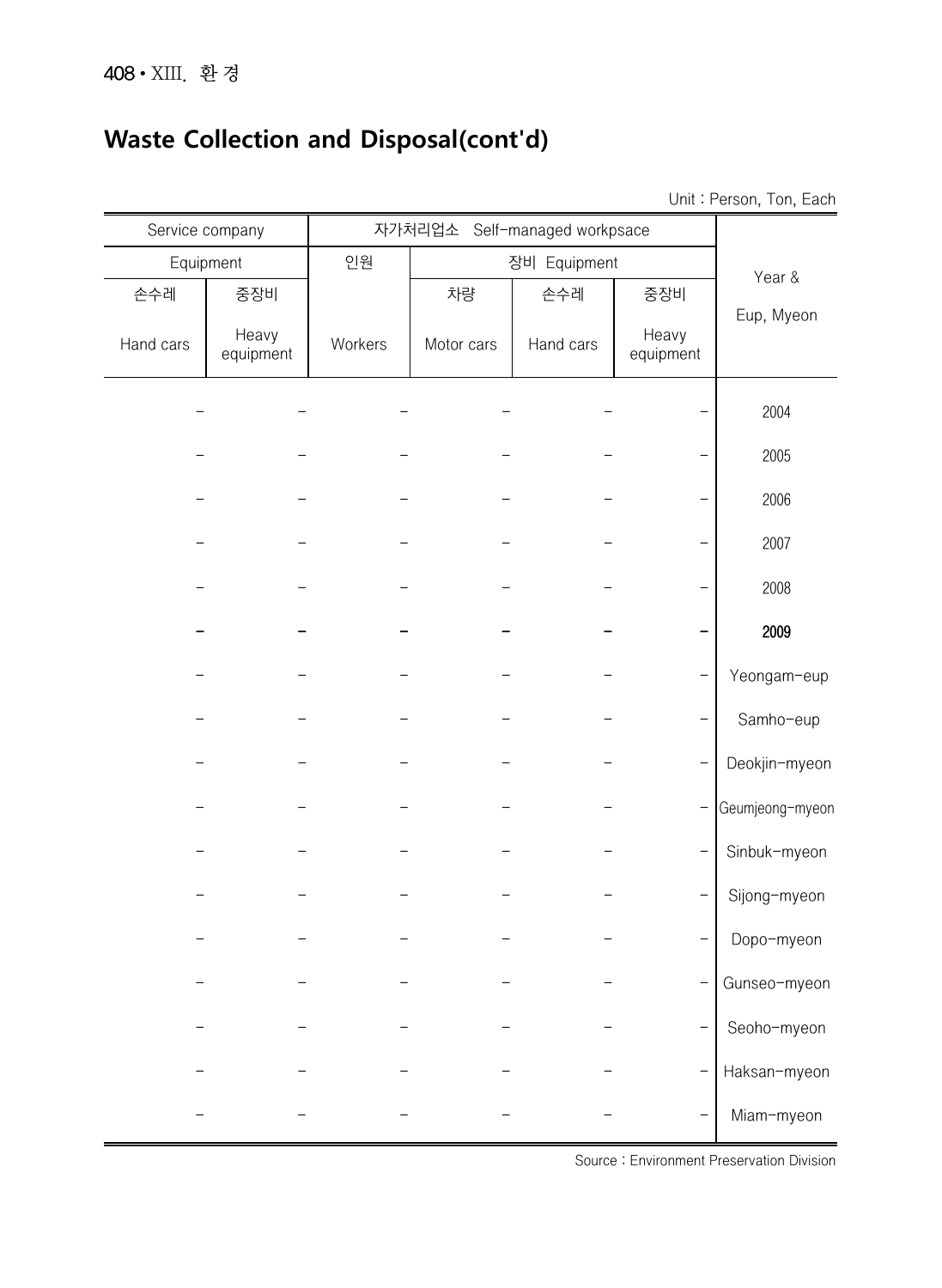## **5. 생 활 폐 기 물 매 립 지**

단위 : 개소, 면적, 량

|        | 개 소              | 면 적(m <sup>3</sup> ) |
|--------|------------------|----------------------|
| 연<br>별 |                  |                      |
| 읍면별    |                  |                      |
|        | No. of Landfills | Area of landfills    |
| 2004   | $\sqrt{3}$       | 6,878                |
| 2005   | $\sqrt{3}$       | 6,878                |
| 2006   | $\sqrt{3}$       | 6,878                |
| 2007   | $\mathbf{1}$     | 2,200                |
| 2008   | $\mathbf{1}$     | 2,200                |
| 2009   | $\boldsymbol{2}$ | 23,541               |
| 영암읍    |                  |                      |
| 삼호읍    | $\mathbf{1}$     | 21,341               |
| 덕진면    |                  |                      |
| 금정면    |                  |                      |
| 신북면    | $\mathbf{1}$     | 2,200                |
| 시종면    |                  |                      |
| 도포면    |                  |                      |
| 군서면    |                  |                      |
| 서호면    |                  |                      |
| 학산면    |                  |                      |
| 미암면    |                  |                      |

자료 : 환경보전과

주 : 배출사업자 기준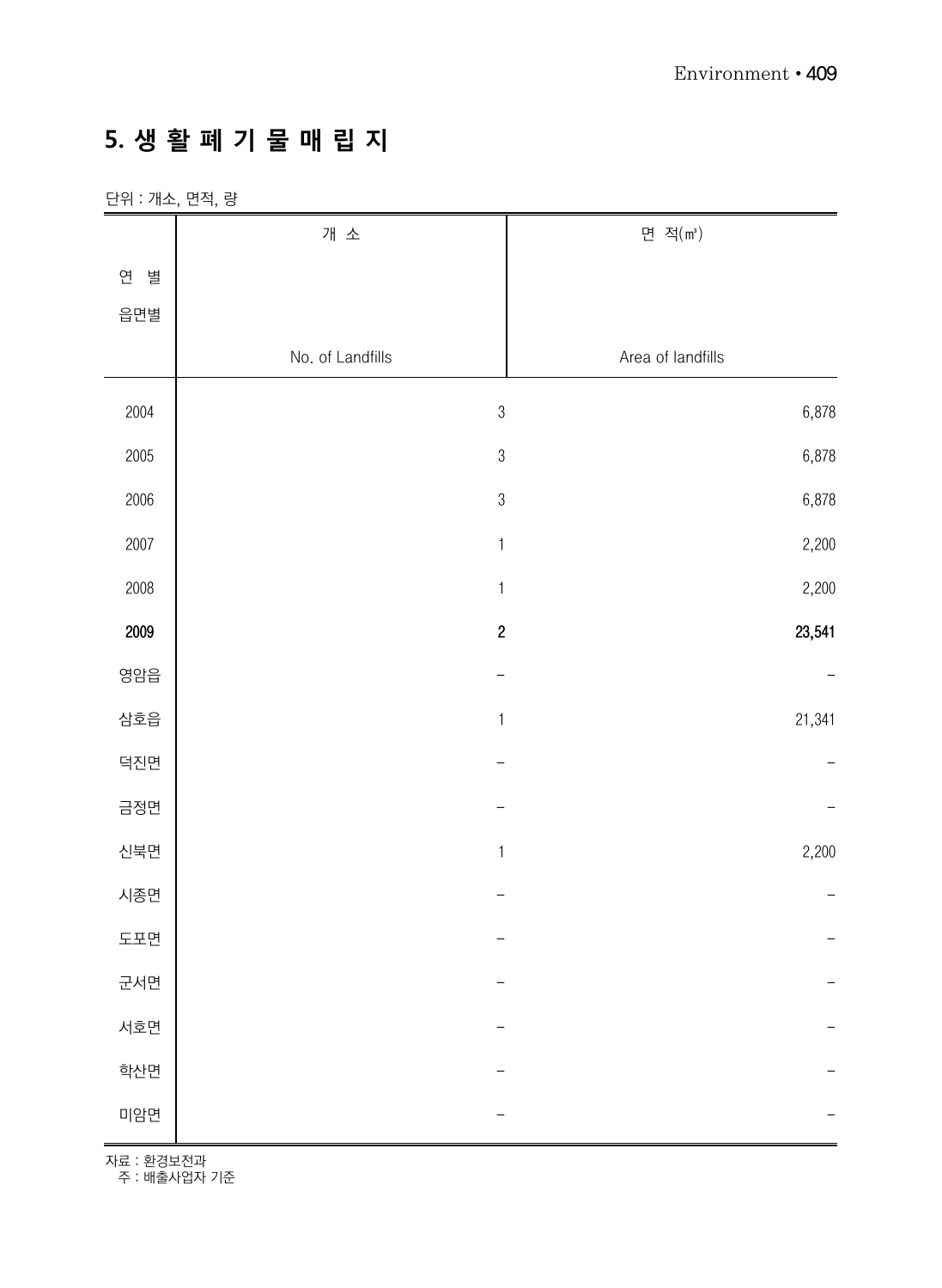#### **General Waste Landfill**

Unit : Places, m<sup>2</sup>, m<sup>3</sup> 총매립용량(㎥) 기매립량(㎥) 잔여매립가능량(㎥) Year & Total landfill **Current landfilled** Residual landfill Eup, Myeon Capacity **Capacity Amount Capacity** 23,571 18,971 18,971 4,600 2004 23,571 20,600 2,971 2005 23,571 21,898 1,673 2006 10,900 9,700 1,200 2,007 10,900 9,700 1,200 2008 32,241 10,400 21,841 2009 - The set of the set of the set of the set of the set of the set of the set of the set of the set of the set of the set of the set of the set of the set of the set of the set of the set of the set of the set of the set of 21,341 - 21,341 Samho-eup - | Deokjin-myeon - Geumjeong-myeon 10,900 10,400 500 Sinbuk-myeon - | Sijong-myeon - | Dopo-myeon  $-$  Gunseo-myeon - | Seoho-myeon  $-$  Haksan-myeon Miam-myeon

Source : Environment Preservation Division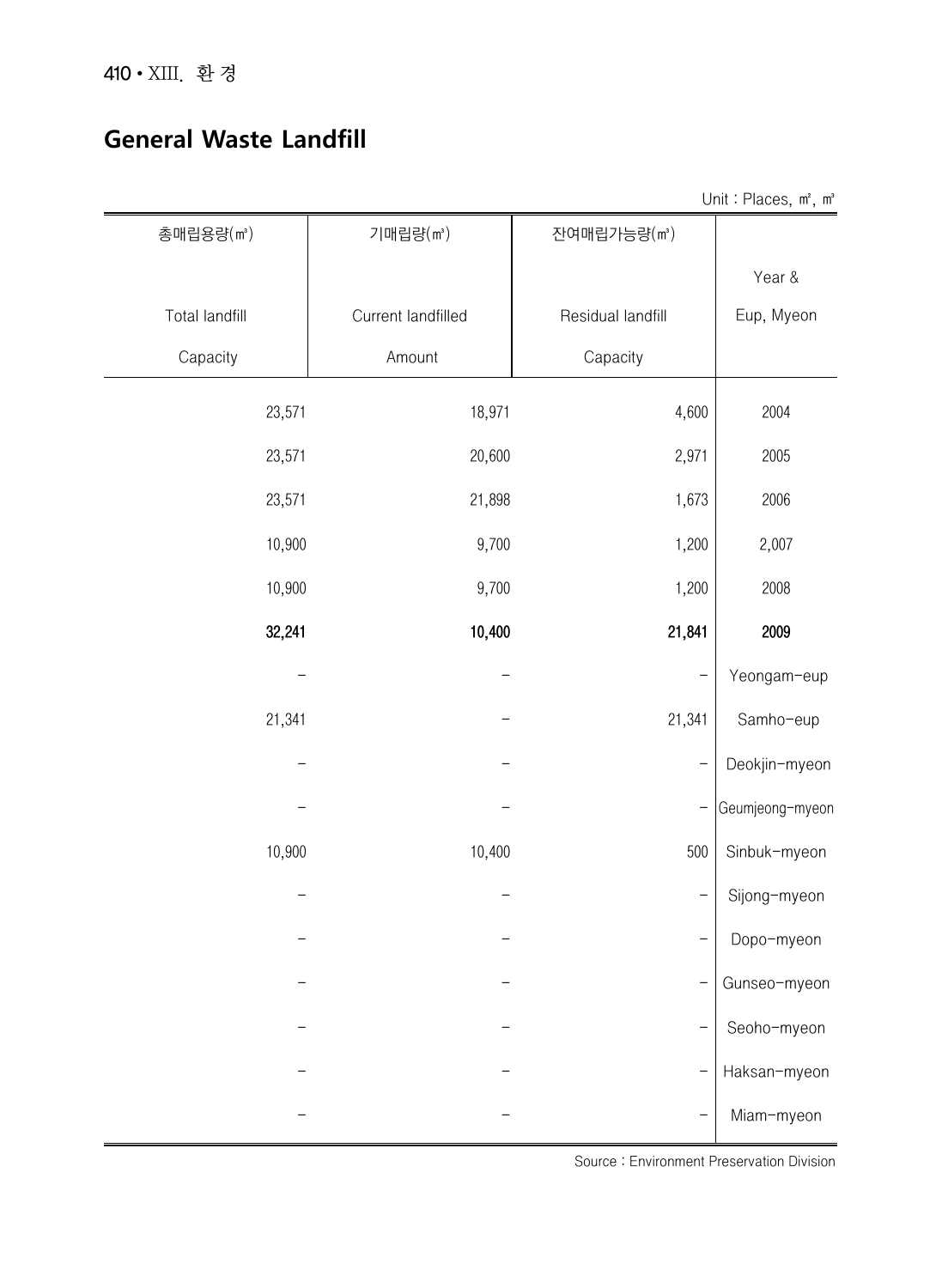## **6. 분뇨 발생량 및 처리현황(2-1)**

|        |                         |              | 하수 및 분뇨발생량   | Amount of sewage & Night Soil generated |                 |                 |       |                         |                                  |  |
|--------|-------------------------|--------------|--------------|-----------------------------------------|-----------------|-----------------|-------|-------------------------|----------------------------------|--|
|        | 하수 sewage               |              |              |                                         |                 | 분 뇨 Night Soil  |       |                         |                                  |  |
|        | 발생량<br>Amount generated |              |              | 발생량<br>Amount generated                 |                 |                 |       | 처리대상량(m3/일)             |                                  |  |
| 연<br>도 | 계                       | 하수처리<br>구역 내 | 하수처리<br>구역 외 | 계                                       | 수거식             | 수세식             | 계     | 수거분뇨                    | 정화조<br>오니                        |  |
|        | Total                   |              |              | Total                                   | Flush<br>toilet | Squat<br>toilet | Total | Night Soil<br>Collected | Sludge<br>from<br>septic<br>tank |  |
| 2004   |                         |              |              | 64.0                                    | $\rm 8.0$       | 56.0            | 40.0  | 3.0                     | 37                               |  |
| 2005   | 31,168                  | 24,918       | 6,250        | 62.7                                    | 5.5             | 57.2            | 31.5  | 5.5                     | 26                               |  |
| 2006   | 36,388                  | 29,111       | 7,277        | 55.0                                    | 4.0             | 51.0            | 30.0  | 4.0                     | 26                               |  |
| 2007   | 36,491                  | 29,138       | 7,353        | 55.0                                    | 4.0             | 51.0            | 35.0  | 4.0                     | 31                               |  |
| 2008   | 33,847                  | 26,494       | 7,353        | 42.0                                    | 14.0            | 28.0            | 14.0  | 3.0                     | 11                               |  |
| 2009   | 34,916                  | 29,891       | 5,025        | 44.0                                    | 15.0            | 29.0            | 15.0  | $4.0$                   | 11                               |  |

자료 : 수도사업소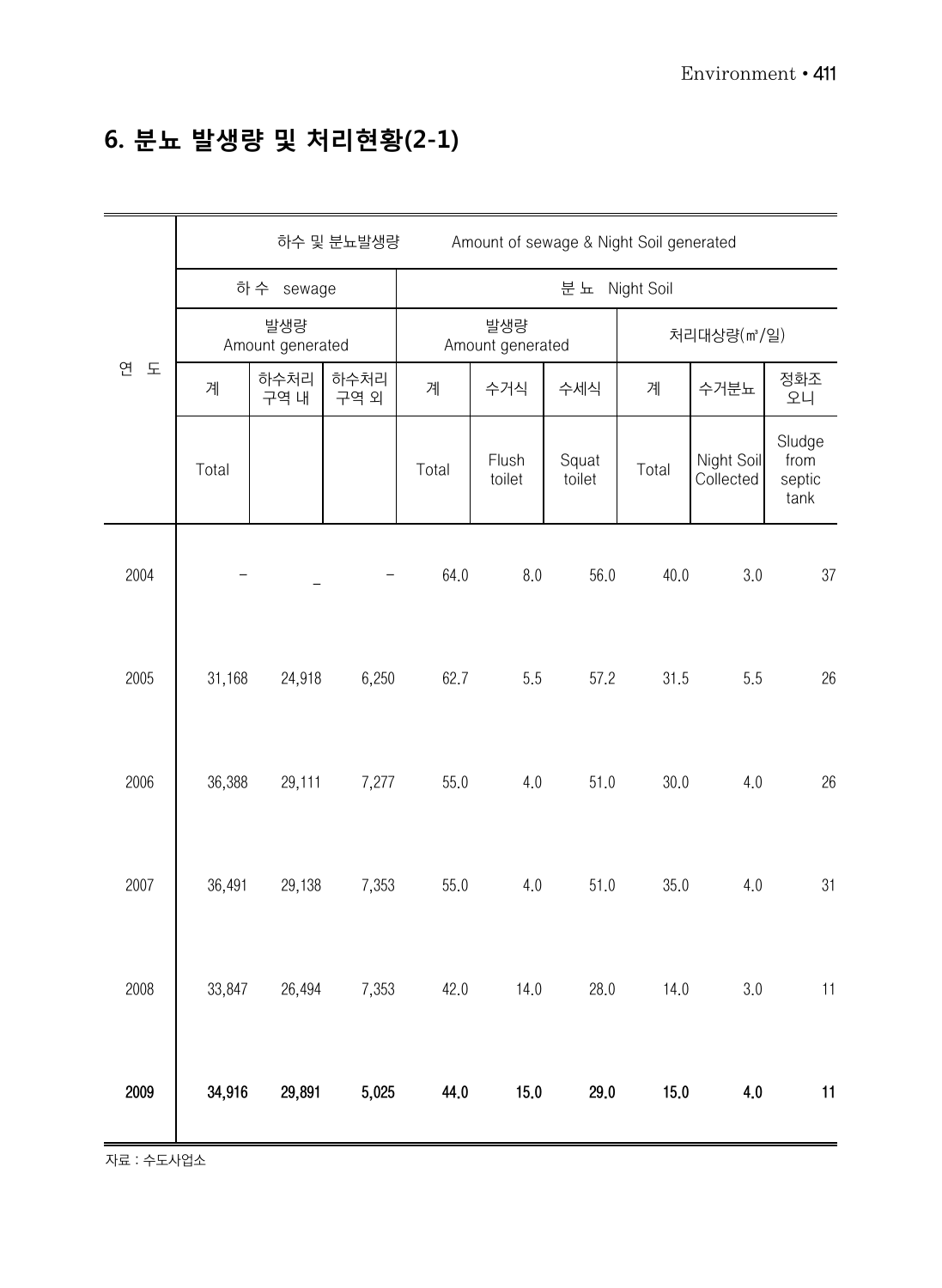## **Night Soil Discharge and Treatment**

|       |                                      |                        | 분뇨처리시설<br>Night soil treatment facility |            |                        |          |      |  |  |
|-------|--------------------------------------|------------------------|-----------------------------------------|------------|------------------------|----------|------|--|--|
|       |                                      |                        |                                         |            |                        |          |      |  |  |
|       | 처리대상 제외<br>Out of Treatment          |                        | 시설명                                     |            | 시설용량(m3/일)<br>Capacity |          |      |  |  |
| 계     | 오 · 벽지<br>분뇨                         | 정화조<br>등에서 처리          |                                         | 물리적        | 생물학적                   | 고도       | Year |  |  |
| Total | night soil of<br>the<br>back country | Treatment of<br>Sludge | Facility                                | Mechanical | Biological             | Advanced |      |  |  |
|       |                                      |                        |                                         |            |                        |          | 2004 |  |  |
| 32.2  |                                      | 32.2                   |                                         |            | 40                     |          | 2005 |  |  |
| 25.0  |                                      | 25.0                   |                                         |            | 40                     |          | 2006 |  |  |
| 20.0  |                                      | 20.0                   |                                         |            |                        |          | 2007 |  |  |
| 28.0  |                                      | 28.0                   | 대불하수장<br>연계처리                           | 50         |                        |          | 2008 |  |  |
| 29.0  |                                      | 29.0                   | 대불하수장<br>연계처리                           | $50\,$     |                        |          | 2009 |  |  |

Source : Waterworks Station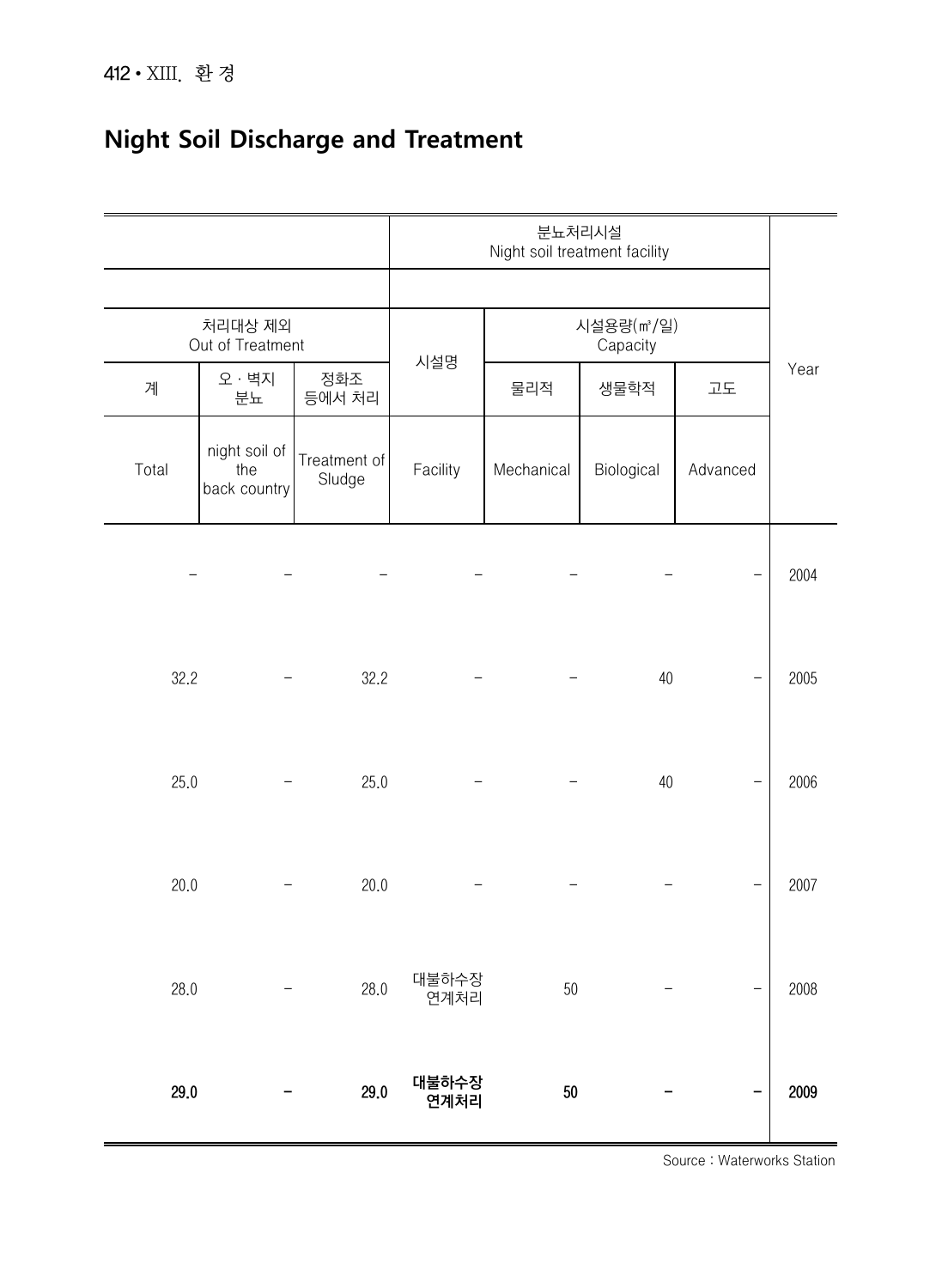## **6. 분뇨 발생량 및 처리현황(2-2)**

|                    | 분뇨처리시설<br>Night soil treatment facility |                                          |    |                    |                                          |                                                                                                             |                            |                 |     |  |
|--------------------|-----------------------------------------|------------------------------------------|----|--------------------|------------------------------------------|-------------------------------------------------------------------------------------------------------------|----------------------------|-----------------|-----|--|
|                    |                                         | 처 리 량(m3/일)<br>Amount of waste disposal  |    | 연계<br>처리장명         | 사업비<br>운영방법<br>(백만원)                     |                                                                                                             | 방류수역<br>Waters of disposal |                 |     |  |
| 연<br>도             | 물리적                                     | 생물학적                                     | 고도 |                    |                                          |                                                                                                             | 지류                         | 본류              | 수계  |  |
|                    |                                         | Mechanical Biological Advanced treatment |    | Relative<br>plants | Operation<br>expense<br>(Million<br>won) | operation<br><b>Branch</b><br>method<br>stream<br>2,525<br>자체운영<br>2,525<br>자체운영<br>707 자체운영<br>자체운영<br>707 | Main<br>stream             | Water<br>System |     |  |
| 2004               |                                         |                                          |    |                    |                                          |                                                                                                             |                            |                 |     |  |
| 2005               |                                         | 33                                       |    |                    |                                          |                                                                                                             |                            | 영암천             | 영산강 |  |
| 2006               |                                         | 33                                       |    |                    |                                          |                                                                                                             |                            |                 | 영산강 |  |
| 2007               |                                         |                                          |    |                    |                                          |                                                                                                             |                            |                 |     |  |
| 2008               | 14                                      |                                          |    | 대불공공<br>하수처리장      |                                          |                                                                                                             |                            |                 | 서해  |  |
| 2009<br>자료 : 수도사업소 | 15                                      |                                          |    | 대불공공<br>하수처리장      |                                          |                                                                                                             |                            |                 | 서해  |  |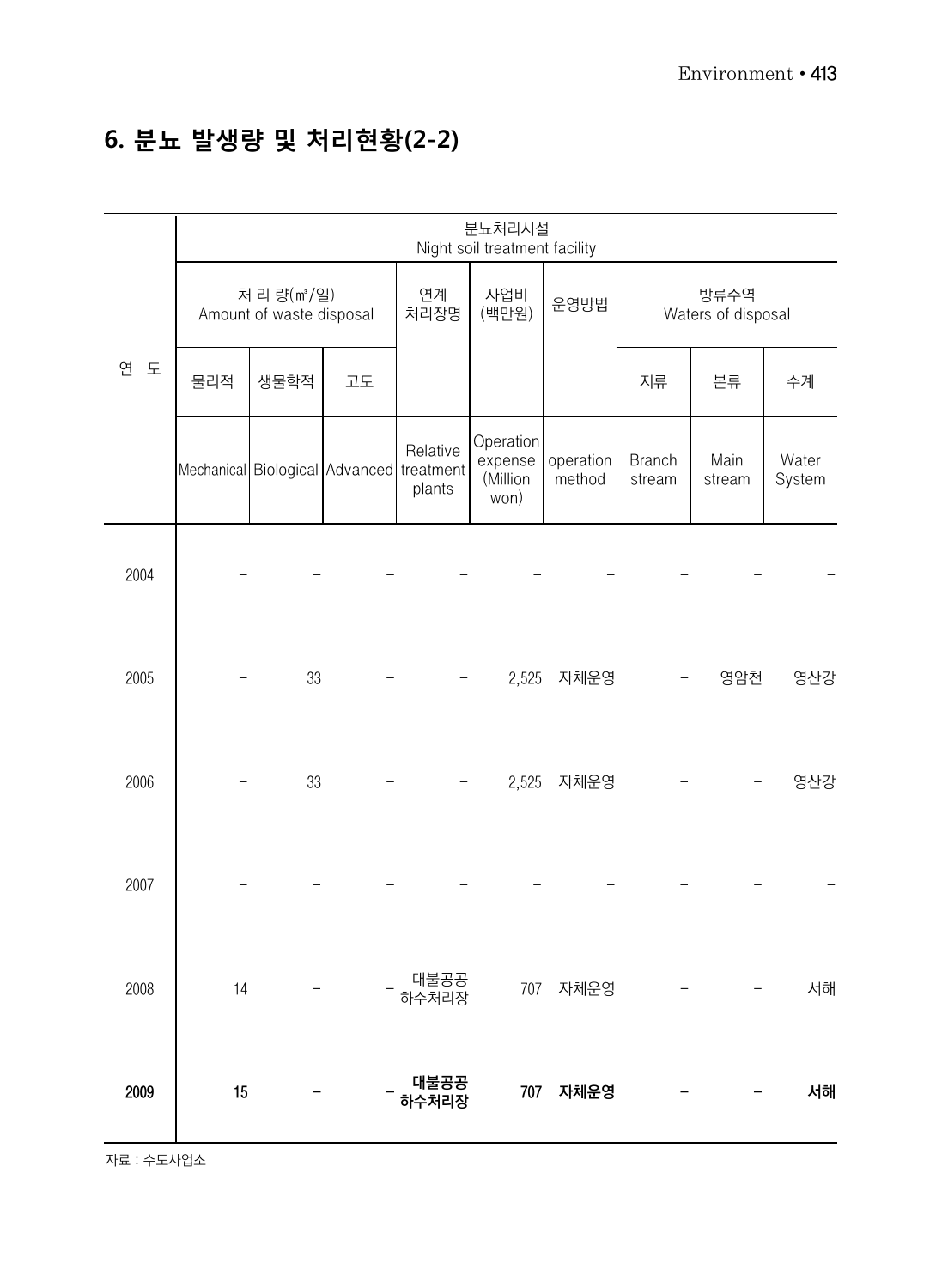## **Night Soil Discharge and Treatment(cont'd)**

|                  |                  |                          | 분뇨수집 · 운반업체                         | Company of night soil collection & delivery |                |                |      |
|------------------|------------------|--------------------------|-------------------------------------|---------------------------------------------|----------------|----------------|------|
| 업체수              |                  |                          | 시설(차량) 현황(대수)<br>Facility (Vehices) |                                             |                | 종사인원           |      |
|                  | 계                | 3톤이하                     | 4.5톤이하                              | 8톤이하                                        | 기타             |                | Year |
| NO.of<br>company | toilet           | Non-flush<br>toilet      | Over 4.5t                           | Less than                                   | Others         | Workforce      |      |
|                  |                  |                          |                                     |                                             |                | $\overline{7}$ | 2004 |
|                  | 14               |                          | $\mathfrak{Z}$                      | $\sqrt{3}$                                  | $\, 8$         | 22             | 2005 |
| $\sqrt{4}$       | $10\,$           |                          | $\mathfrak{Z}$                      | $\mathfrak 3$                               | $\overline{4}$ | 15             | 2006 |
| $\mathfrak 3$    | $\overline{5}$   | $\overline{\phantom{m}}$ | $\overline{c}$                      | $\sqrt{3}$                                  |                | $6\,$          | 2007 |
| $\,3$            | $6\phantom{.0}$  | $\overline{1}$           | $\mathfrak{Z}$                      | $\sqrt{2}$                                  |                | $10$           | 2008 |
| 3                | $\boldsymbol{6}$ |                          | $\boldsymbol{3}$                    | 3                                           |                |                | 2009 |

Source : Waterworks Station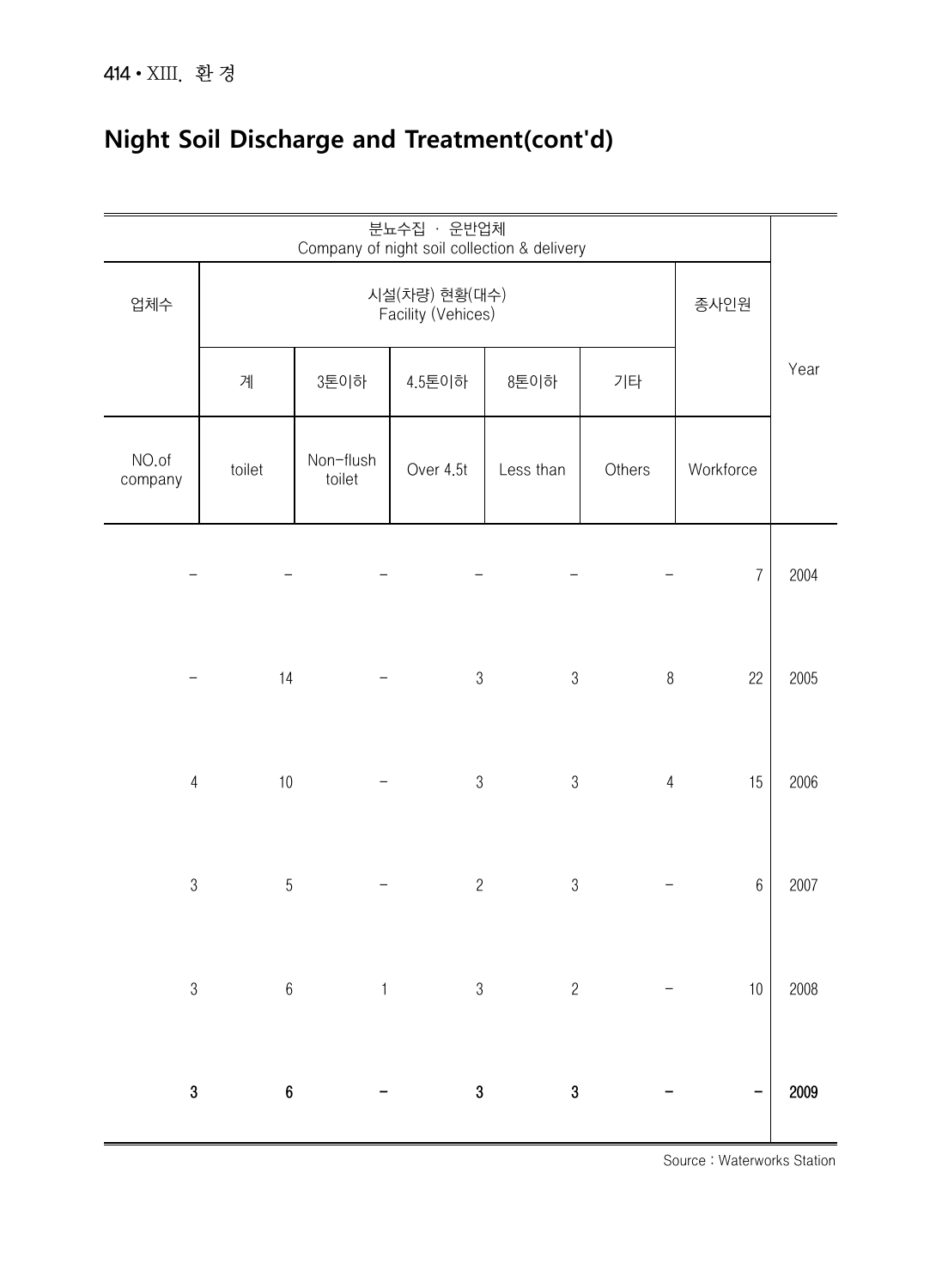## **7. 하수종말처리장**

|           |        |     | 시설용량(하수/마을)<br>(㎡/일) |    | 처리량(하수/마을)<br>(m3/일) |     |        |    |  |  |
|-----------|--------|-----|----------------------|----|----------------------|-----|--------|----|--|--|
| 연도별       |        | 물리적 | 생물학적                 | 고도 |                      | 물리적 | 생물학적   | 고도 |  |  |
| 2004      | 61,500 |     | 61,500               |    | 25,162               |     | 25,162 |    |  |  |
| 2005      | 61,500 |     | 61,500               |    | 24,918               |     | 24,918 |    |  |  |
| 2006      | 61,500 |     | 61,500               |    | 24,424               |     | 24,424 |    |  |  |
| 2007      | 61,500 |     | 61,500               |    | 27,308               |     | 27,308 |    |  |  |
| 2008      | 61,500 |     | 61,500               |    | 26,531               |     | 26,531 |    |  |  |
| 2009      | 61,500 | -   | 61,500               |    | 34,916               | -   | 34,916 |    |  |  |
| 영암하수종말처리장 | 5,500  |     | 5,500                |    | 4,472                |     | 4,472  |    |  |  |
| 대불하수종말처리장 | 56,000 |     | 56,000               |    | 30,444               |     | 30,444 |    |  |  |

자료 : 수도사업소